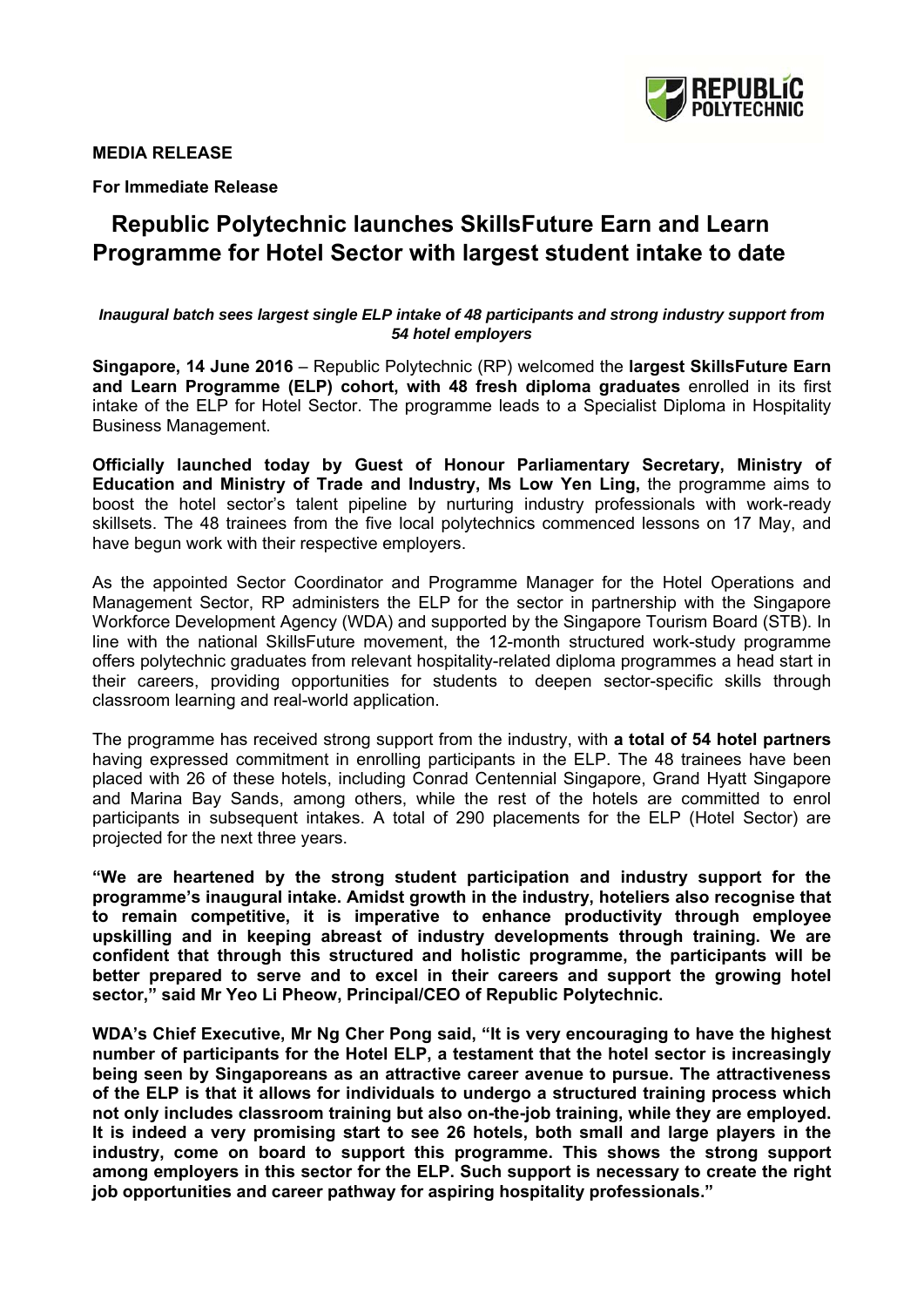

Participants of the ELP are full-time employees at their respective hotels while undergoing on-thejob training and facilitated classroom and e-learning lessons offered by RP. Participants will also engage in company-based projects as part of the Specialist Diploma programme, designed to integrate theory and practice, and receive dedicated mentorship from company mentors to ensure continued skills development. They are expected to be deployed within the participating companies in areas such as front office, sales and marketing, revenue management, reservations and uniform services, and can look forward to career and wage advancements upon completing the programme, subject to performance.

As part of the curriculum delivery, ELP participants will also have the benefit of utilising state-ofthe-art facilities in RP's dedicated Hotel Lab for training in a realistic hotel environment. The lab is equipped with a full suite of front- and back-of-house hotel facilities, and features digital and technological solutions such as robotics to enhance students' training.

At the launch, Parl Sec Low also announced that RP will be adding a new ELP pathway for the Hotel sector catering to ITE graduates starting in October 2016, providing ITE graduates with opportunities to progress and attain a part-time Diploma in Business Practice (Hospitality Management) through the ELP route. This new pathway which was announced during the Ministry of Education's Committee of Supply debate in April this year will open up more opportunities for ITE graduates and help them grow their careers in this sector.

#### **About Republic Polytechnic**

The first educational institution in Singapore to leverage the Problem-based Learning approach for all its diploma programmes, Republic Polytechnic (RP) has seven schools and one academic centre offering forty-two diplomas in Applied Science, Engineering, Management and Communication, Events and Hospitality, Infocomm, Sports, Health & Leisure, and Technology for the Arts.

Republic Polytechnic is committed to nurturing innovation and entrepreneurial learning in an environment that develops problem-solving skills and lifelong learning opportunities. Its holistic and broad-based curriculum prepares students for an active and meaningful role in society as problem solvers, respected professionals and passionate citizens.

Republic Polytechnic strives for excellence by achieving various international and national accreditations, including ISO 9001, ISO 14001, OHSAS 18001, ISO 22301, Singapore Quality Class, People Developer, Innovation Class, and Service Class.

For more information, visit http://www.rp.edu.sg

For media enquiries, please contact

**Office of Corporate Communications** Danny Tan / Serene Chow Patrick Seng / Fahreeq Fattah +65 6327 0287 / +65 6327 0284 +65 9767 6701 / +65 9478 0292 danny.tan@mslgroup.com/ patrick\_seng@rp.edu.sg/ serene.chow@mslgroup.com fahreeq\_fattah@rp.edu.sg

**Republic Polytechnic MSLGROUP in Singapore**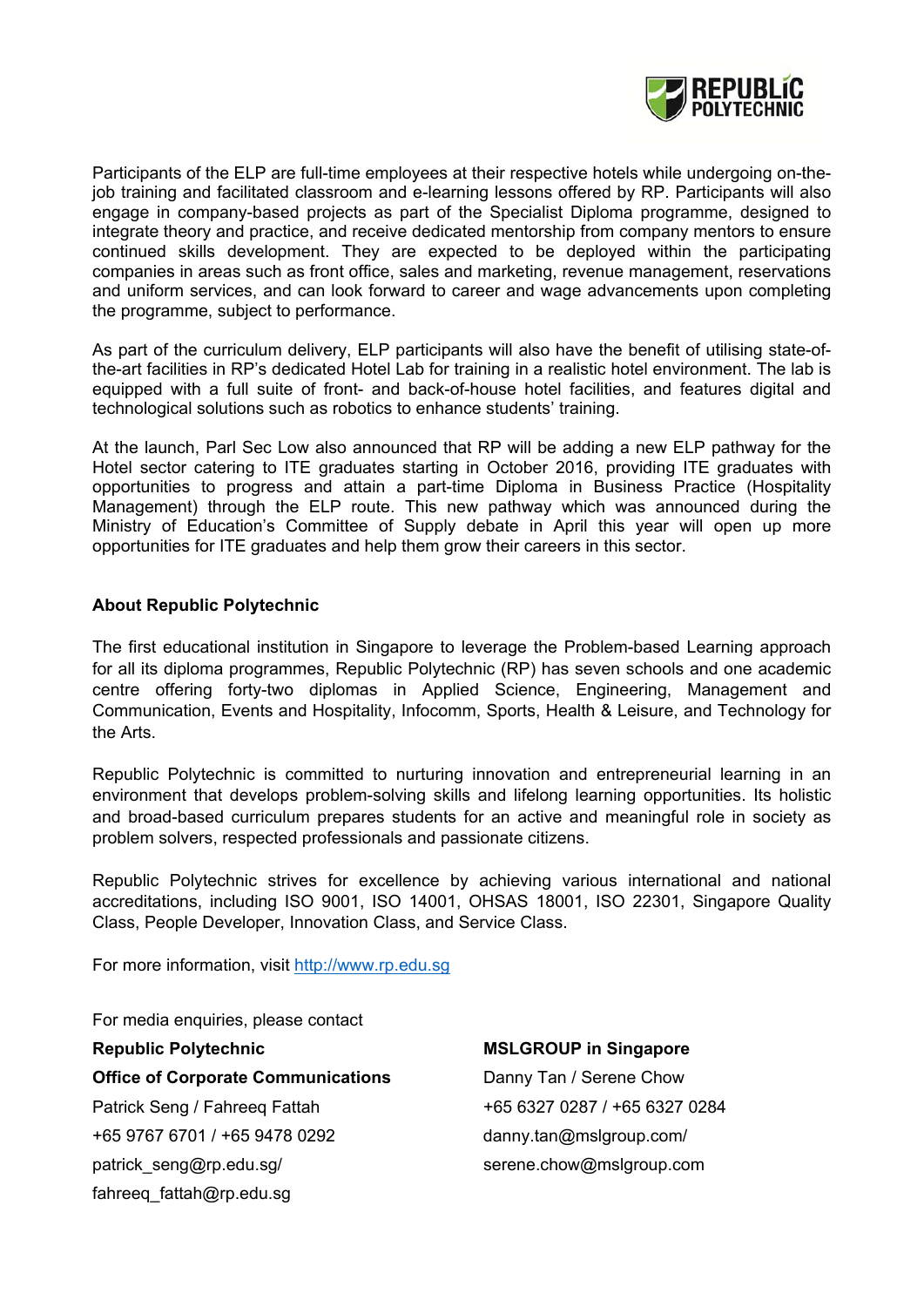

## **APPENDIX**

## **Factsheet - SkillsFuture Earn and Learn Programme (Hotel Sector) for Polytechnic graduates**

As the appointed Sector Coordinator and Programme Manager for the Hotel Operations and Management Sector, Republic Polytechnic (RP) administers the SkillsFuture Earn and Learn Programme (Hotel Sector) for Polytechnic graduates in partnership with the Singapore Workforce Development Agency (WDA) and supported by the Singapore Tourism Board (STB).

The 12-month work-study programme which commenced on 17 May 2016 promotes skills mastery and provides fresh polytechnic graduates from relevant hospitality-related diplomas with opportunities to deepen their skills for a smoother transition to the workforce. Participants will benefit from a strong grasp of key concepts and knowledge of the hospitality industry, aimed at enhancing their skillsets in this sector.

Polytechnic graduates from the following courses across the five polytechnics and related fields are eligible for the programme:

- **Nanyang Polytechnic**: Diploma in Hospitality & Tourism Management
- **Ngee Ann Polytechnic**: Diploma in Hotel & Leisure Facilities Management, Diploma in Tourism & Resort Management
- **Republic Polytechnic**: Diploma in Customer Relationship and Service Management, Diploma in Hotel and Hospitality Management, Diploma in Integrated Events Management, Diploma in Wellness, Lifestyle and Spa Management, Diploma in Restaurant and Culinary Operations
- **Singapore Polytechnic**: Diploma in Tourism and Resort Management, Diploma in Hotel & Leisure Facilities Management, Diploma in Integrated Events and Project Management
- **Temasek Polytechnic**: Diploma in Hospitality and Tourism Management, Diploma in Leisure and Events Management

Participants who successfully complete the programme will receive the **Specialist Diploma in Hospitality Business Management (SDHBM)** awarded by RP. They will undergo structured training under the programme with opportunities for career advancement upon completion of the programme. They will also benefit from:

- The flexibility to attend SDHBM classes once a week (Four days of work and one day of study every Tuesday)
- Facilitated classroom and e-Learning lessons
- Company-based projects to integrate theoretical knowledge gained during the course to its real-world application
- On-the-job training (OJT) with well-defined career roadmap
- Dedicated mentorship provided by company supervisors
- Career advancement pathways with the acquiring of an industry-recognised certification
- A sign-on bonus of \$5,000 (for Singapore Citizens only)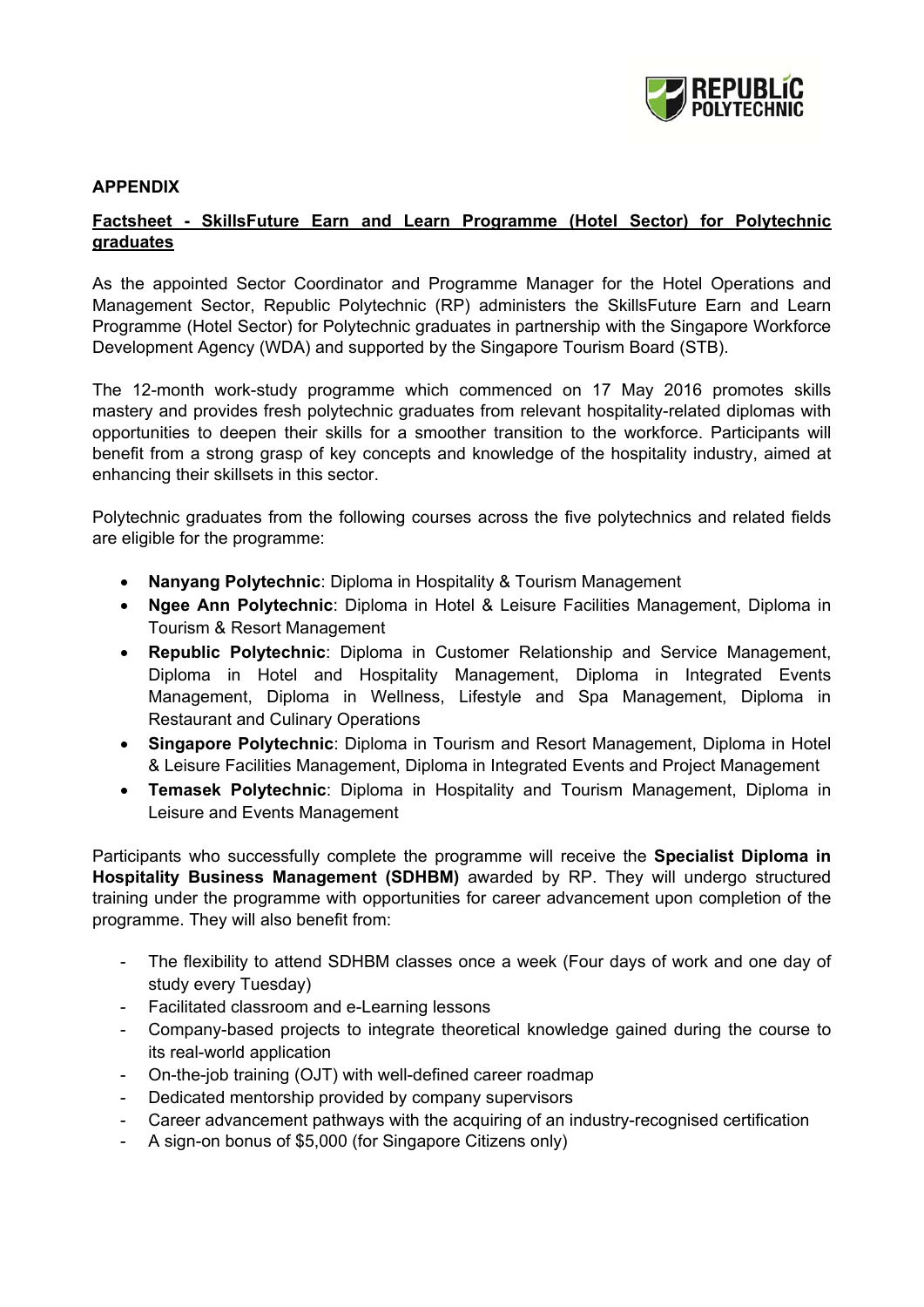

Participants can expect to be hired by participating companies in areas such as front office, sales and marketing, revenue management, reservations and uniform services.

Upon completion of the six modules in the Specialist Diploma, trainees will be certified in Hospitality Financial Management and Hospitality Operations Management, qualifying them for executive positions in the hotel industry.

There are a total of **48 participants** enrolled in the first intake of the programme and **54 participating hotels**.

The list of participating hotels with **confirmed hires** are as follows:

| 1              | <b>Conrad Centennial Singapore</b>                   |
|----------------|------------------------------------------------------|
| 2              | Crowne Plaza Changi Airport                          |
| 3              | Dorsett Singapore                                    |
| $\overline{4}$ | Fairmont Singapore, Swissotel the Stamford Singapore |
| 5              | Four Seasons Hotel Singapore                         |
| 6              | <b>Goodwood Park Hotel</b>                           |
| $\overline{7}$ | <b>Grand Copthorne Waterfront Hotel Singapore</b>    |
| 8              | <b>Grand Hyatt Singapore</b>                         |
| 9              | Holiday Inn Express Singapore Clarke Quay            |
| 10             | Holiday Inn Express Singapore Katong                 |
| 11             | Holiday Inn Singapore Orchard City Centre            |
| 12             | Hotel Miramar (Singapore) Ltd                        |
| 13             | <b>InterContinental Singapore</b>                    |
| 14             | Mandarin Orchard Singapore                           |
| 15             | Mandarin Oriental, Singapore                         |
| 16             | Marina Bay Sands Pte. Ltd.                           |
| 17             | Oasia Hotel Singapore                                |
| 18             | <b>Orchard Hotel</b>                                 |
| 19             | Pan Pacific Serviced Suites Beach Road               |
| 20             | Pan Pacific Singapore                                |
| 21             | PARKROYAL on Beach Road                              |
| 22             | PARKROYAL on Pickering                               |
| 23             | Resorts World at Sentosa Pte Ltd                     |